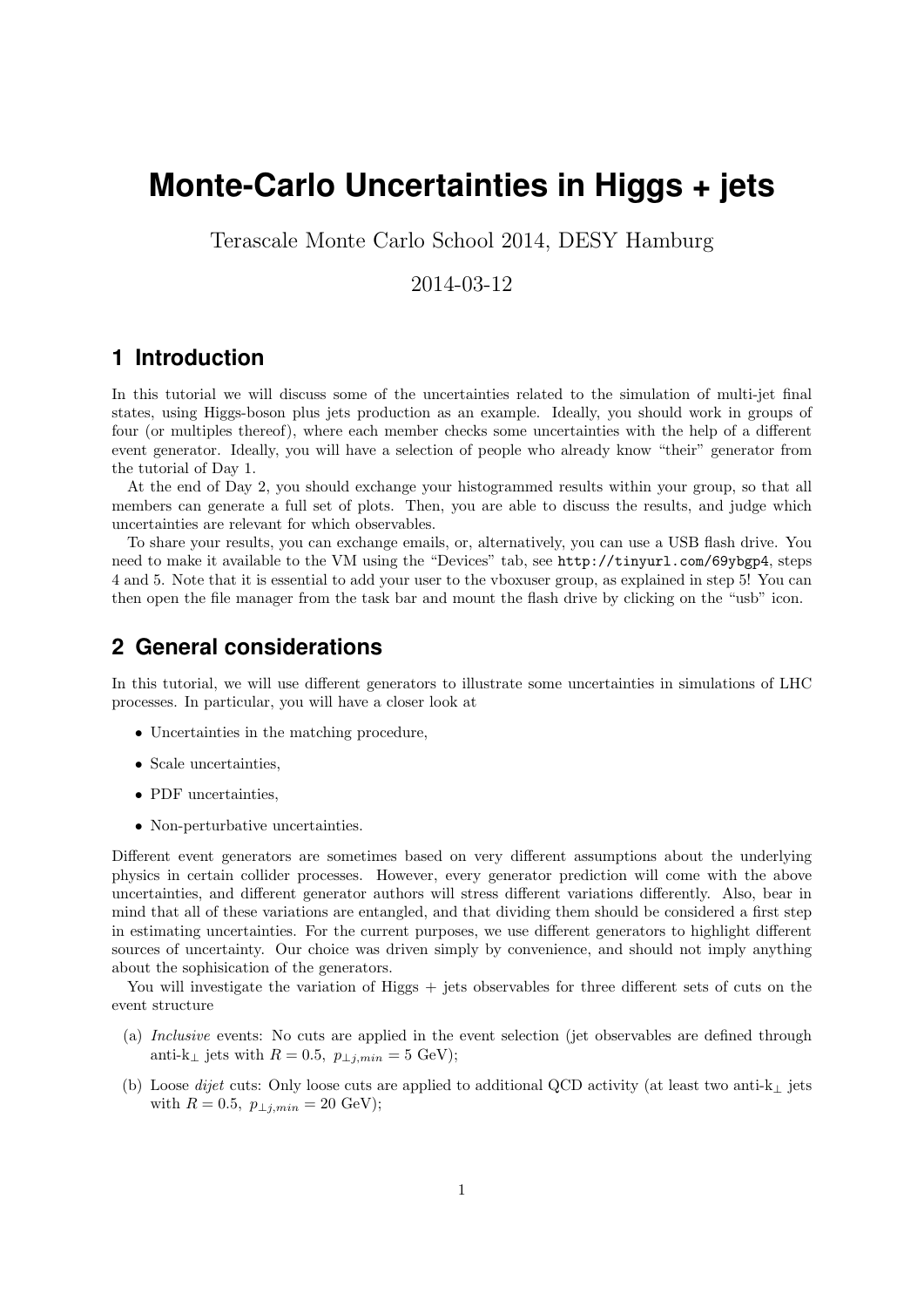(c) VBF cuts: Strong cuts are applied to additional QCD activity (at least two anti-k<sub>⊥</sub> jets with  $R = 0.5, p_{\perp j, min} = 20 \text{ GeV}, m_{j_1 j_2} > 400 \text{ GeV}, |y_{j_1} - y_{j_2}| > 2.8).$ 

We will use Rivet as histogramming tool for this tutorial. Potentially interesting plots have been collected in the analysis MC HJETS DESY. Please change to the directory ~/tutorials/higgs/analysis/ and run

make

This will build a Rivet plugin library from the source files in this directory.

## **3 Generating and analyzing events**

To visualize the results of this tutorial you can use the script plotit.sh, which is provided in the top level directory, ~/tutorials/higgs/. Running ./plotit.sh --help will show all available options. The plot script will be your most efficient means to put all results onto a single web page and compare the output of the different generators. To this end, you would run

./plotit.sh hw hwme py pyme pyps sh shme shps

You can display the results in a browser using the command firefox plots/index.html.

Alternatively, if you want to plot, say, the central predictions only and store the plots in a different folder, you would run

./plotit.sh -o central hw py sh

Alternatively, you can use your own rivet-mkhtml commands.

### **3.1 Herwig**

With HERWIG++ you will be looking into various choices in ME+PS matching. NLO accuracy can be obtained by the Standard Herwig++ shower with the Powheg approach. Additionally in the Framework of Matchbox we will be looking into a MC@NLO-like matching procedure with the Dipole Shower. So comparing different matching approaches and different showers – all NLO accurate – we should get an impression of uncertainties coming from matching with parton showers.

Sample input files can be found in

### ~/tutorials/higgs/herwig

All runs will be analyzed with the Rivet analysis MC HJETS DESY. Rivet's histogram output is written to .aida files. In this part of the tutorial we mainly take at scale variations. In the input files provided MPI (multi parton interactions) and hadronisation are switched off for time reasons. Try to find the switches and turn them on. Then make a comparison between the run times for one or more runs.

### **3.1.1 Matching uncertainties with standard Herwig++[7] (Powheg)**

At the beginning start without showering. In the folder shower-off you find .in-files for Higgs and Higgs plus jet production. Try to generate 1000 Higgs events at LO and 5000 events with an additional jet. Why do we need a cut on the additional jet? What can we see in the histograms? Can you explain the LO Higgs results?

Now we switch the the shower on. In the folder shower-on you find files for LO and NLO Higgs production matched to the standard angular ordered HERWIG++ shower. Generate  $\mathcal{O}(10k)$  events for each approach. For comparison and estimating an uncertainty try to vary the renormalisation and factorisation scale by a factor 2 for the Powheg NLO case. Are the uncertainties driven by statistic or can you see the scale variations? Try to rebin the histograms if necessary!

To plot the results using the plotit.sh as described above there schould be in the end the three files:

herwig/Shower-on/H-Powheg/{H-Powheg.aida, H-Powheg-05.aida, H-Powheg-2.aida}.

H-Powheg.aida should contain the central value and the the others scale variations.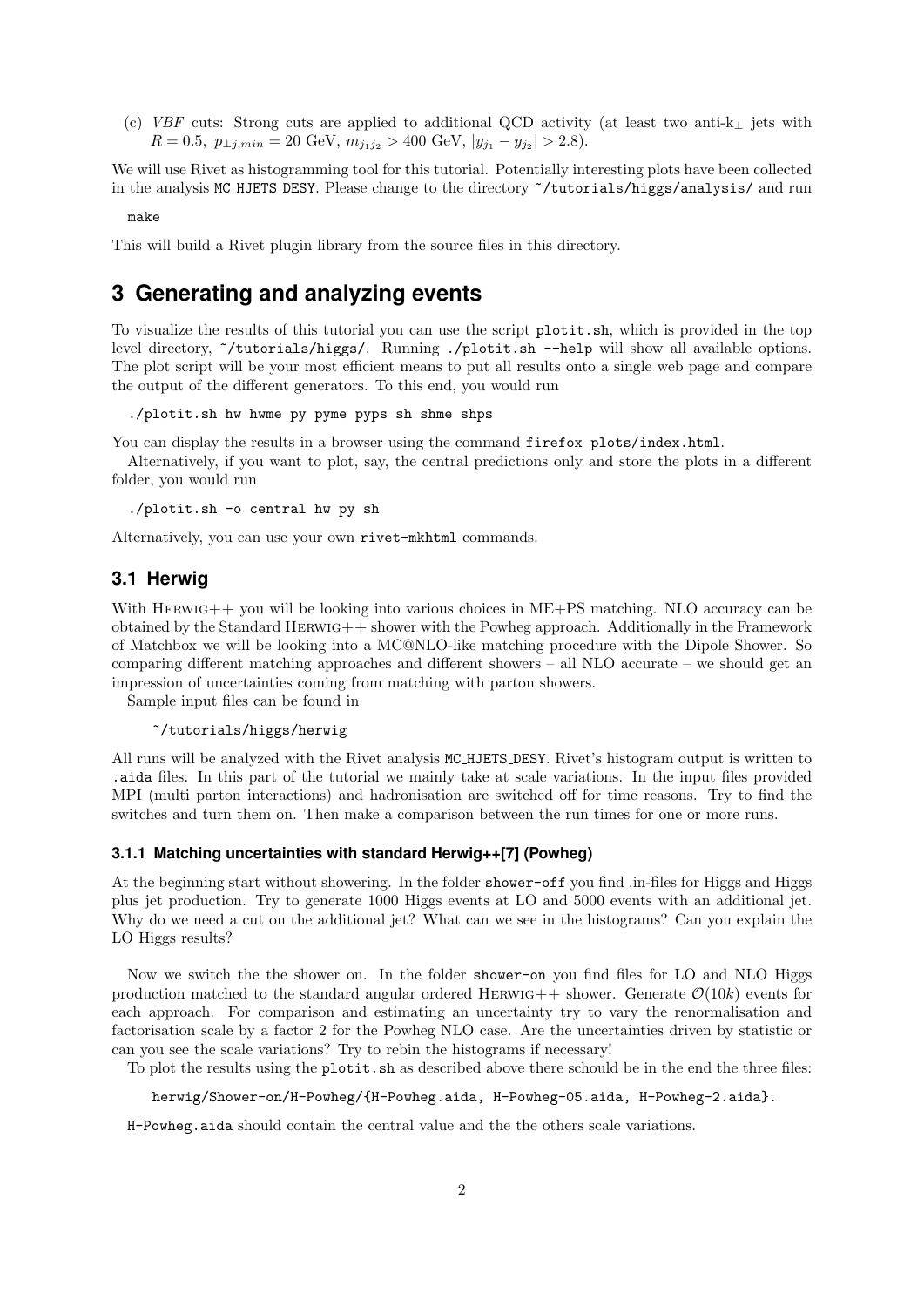#### **3.1.2 Matching uncertainties with Matchbox/Herwig++ and Dipoleshower[8][6] (MC@NLO-like)**

In the folder Matchbox you again find files for LO and NLO Higgs production. This time in the framework called Matchbox, which is a specialized tool for NLO calculations and matching. Here we will match NLO matrix elements to a  $p_T$  ordered parton shower based on Catani Seymour dipoles [5]. If time allows try again a comparison between LO and NLO calculations. If not go directly to the NLO case and try different scale choices. You will find in the in-files various possibilities to vary not only renormalisation/factorisation scales but also the scales of the shower. What are the effects of the variations?

As above you should provide:

herwig/Matchbox/NLO-DipolMatching/{LHC.aida, LHC-05.aida, LHC-2.aida}

### **3.2 Pythia**

The most recent development in combining fixed-order calculations and parton shower resummation is next-to-leading order merging. This is different from NLO matching (e.g. POWHEG and MC@NLO) because it allows to describe different parton multiplicities simultaneously at NLO accuracy. NLO merging schemes are the successor of tree-level merging schemes.

In this tutorial, we will assess the uncertainties of the unitarised NLO+PS merging method (UNLOPS, [1]). For this, we will depart from our usual practise of simply printing histograms to the terminal. Instead, we will use a sample main program that uses HepMC output, which can then be analysed with Rivet. We will briefly describe the main program used for this study, and come back to the actual uncertainty estimates below. The Pythia 8 sources are installed in /opt/Pythia8, but you will not need to know their explicit location, as the relevant environment variables have been set for you in  $\gamma$ . bashrc.

### **3.2.1 main88.cc**

UNLOPS merging is the direct extention of UMEPS (see last session) to NLO accuracy. For this school, we would like our simulation to describe  $H + 0$  and  $H + 1$  jet simultaneously with NLO accuracy, describe H + 2 jets with tree-level accuracy, and take all further jets from the PS approximation. This means we have to consider two types of input calculations: Tree-level and NLO inputs. For this school, we supply tree-level event samples produced with MadGraph, and NLO event samples produced with POWHEG-BOX. UNLOPS then processes these samples in the following way:

- (1) Use tree-level matrix elements for *n* partons as "seeds" for higher-order corrections (of  $\mathcal{O}(\alpha_s^{n+2})$ and beyond), making sure that no  $\mathcal{O}\left(\alpha_s^{n+1}\right)$  are produced.
- (2) Add the NLO samples, making sure that no higher orders (of  $\mathcal{O}\left(\alpha_s^{n+2}\right)$  and beyond) are produced.
- (3) Unitarise everything, making sure that no unwanted  $\mathcal{O}\left(\alpha_s^{n+1}\right)$  terms are produced, i.e. ensure that the inclusive cross section is given by the  $H + 0$  NLO result.

This is done internally in main88.cc, the sample main program we will use to generate NLO merged results. In the event generation phase, main88.cc uses the tree-level input file twice (once for Step (1) and once for Step (3)), as well as using the NLO (POWHEG) inputs twice (once for Step (2) and once for Step  $(3)$ ). main88.cc is described in detail in the online manual under Link to other programs  $\rightarrow$  NLO merging.

main88.cc reads a settings file (e.g. main88.cmnd) for the necessary settings. It is important to set the switches

```
// Definition core process for merging
Merging: Process = ?
Merging:mayRemoveDecayProducts = ?
// Maximal number of additional LO jets.
Merging:nJetMax = ?
// Maximal number of additional NLO jets.
Merging:nJetMaxNLO = ?
// Merging scale value.
```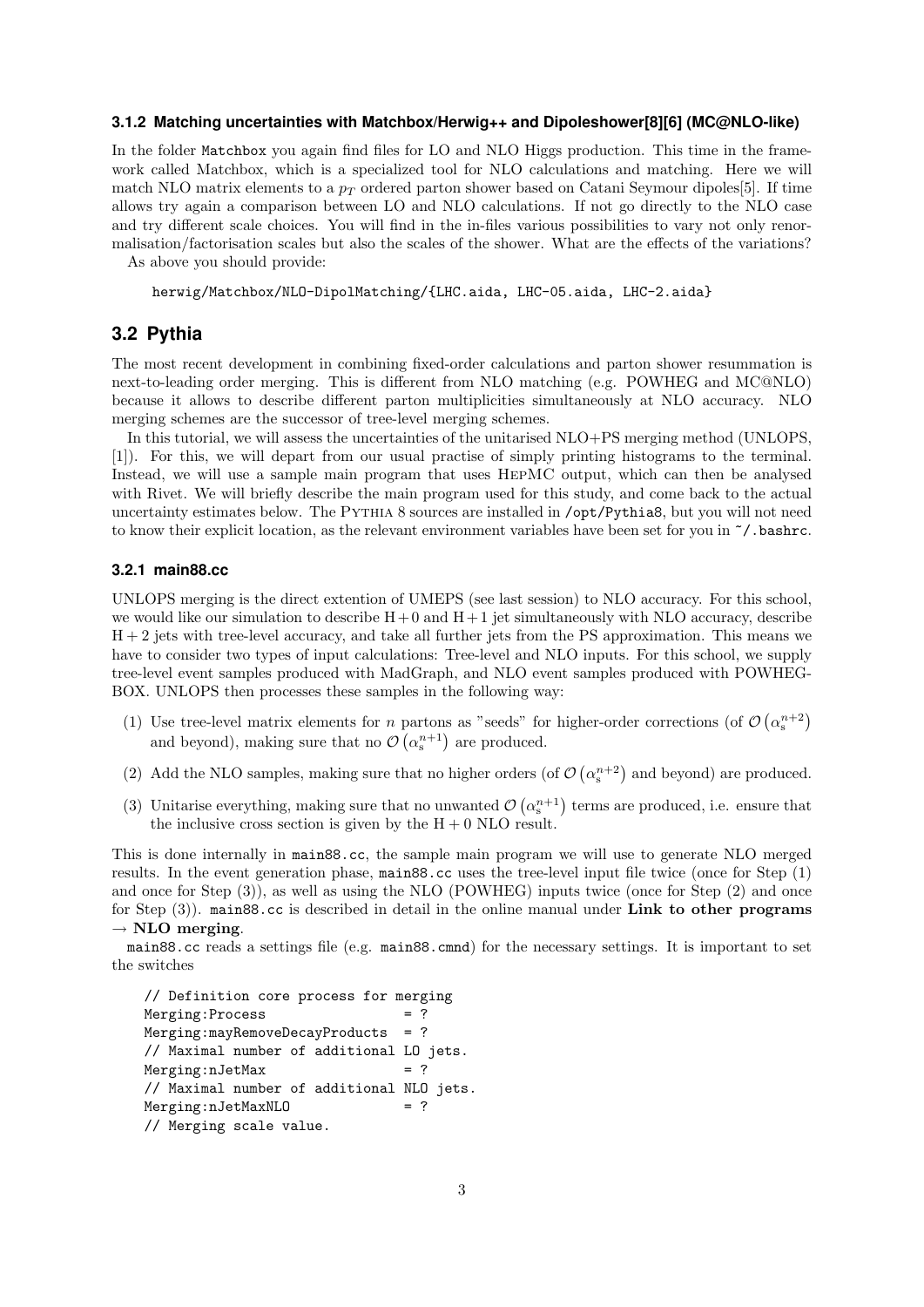$Merging: TMS$  = ? // Values of (fixed) scales in the matrix element calculation.  $Merging: mufacInME$  = ?  $Merging: muRenInME$  = ? // Values of (fixed) scales for the PS lowest multiplicity process.  $Merging: mufac$  = ?  $Merging: muRen$  = ?

in such an input file. The process definition, maximal number of additional tree-level jets and merging scale value have already been discussed in the CKKW-L section. In addition, you now need to set the maximal number of additional jets for which an NLO event sample is available, and the renormalisation and factorisation scales with which the event samples have been produced. Finally, it is also necessary to set te scales which would be used in default Pythia 8 to evaluate the core scattering (i.e. for H production, the mass  $m<sub>H</sub>$ ). In the case of wimpy showers, the value of Merging: muFac further sets the shower starting scale in UNLOPS.

In general, you also need to generate tree-level- and POWHEG event samples as input for main88.cc. For this school, we have linked some pre-calculated samples in the directory

~/tutorials/higgs/pythia .

These need to be mounted by executing

~/tutorial/mountSamples.sh

The main program main88.cc assumes, to allow for a streamlined file parsing, a particular naming convention. All POWHEG event samples should be called

myLHEF\_powheg\_njets.lhe.gz

where myLHEF is a free process idetifier, which is assumed to be identical for all samples belonging to one particular process. njets should give the number of additional partons that are described at NLO accuracy (i.e. not counting real-emission partons). POWHEG events for  $H + i@NLO$  could for example be called higgs\_powheg\_1.lhe.gz. Tree-level inputs are called

myLHEF\_tree\_njets.lhe.gz

A legitimate name for a tree-level sample with two additional jets could e.g. be higgs tree 2.lhe.gz. To use main88.cc, go into the examples directory and compile the main program

#### cd ∼/tutorials/higgs/pythia . make main88

and run by issuing a command of the form

./main88.exe myInputFile myLHEF myHEPMCoutput

main88.cc will then, consecutively, read tree-level and POWHEG event samples, and produce HepMC events.

To get used to the program, produce only small number of events, and run

./main88.exe main88.cmnd ggh\_cc myHEPMCoutput

Can you identify the Steps (1)-(3) through the terminal output? Why is step (3) applied both to tree-level and POWHEG samples?

We use HEPMC events to parse the PYTHIA 8 output to Rivet. However, HEPMC event files quickly become prohibitively large. This is why Rivet allows the usage of fifo pipes to pass the events at generator run time, without having to store large intermediate files. Pythia 8 will write a single event to the pipe, and Rivet will read and analyse this event. To make this as simple as possible, you can use the BASH script run.sh. This script allows to run both PYTHIA 8 and Rivet in the background of one common terminal. Simply run

./run.sh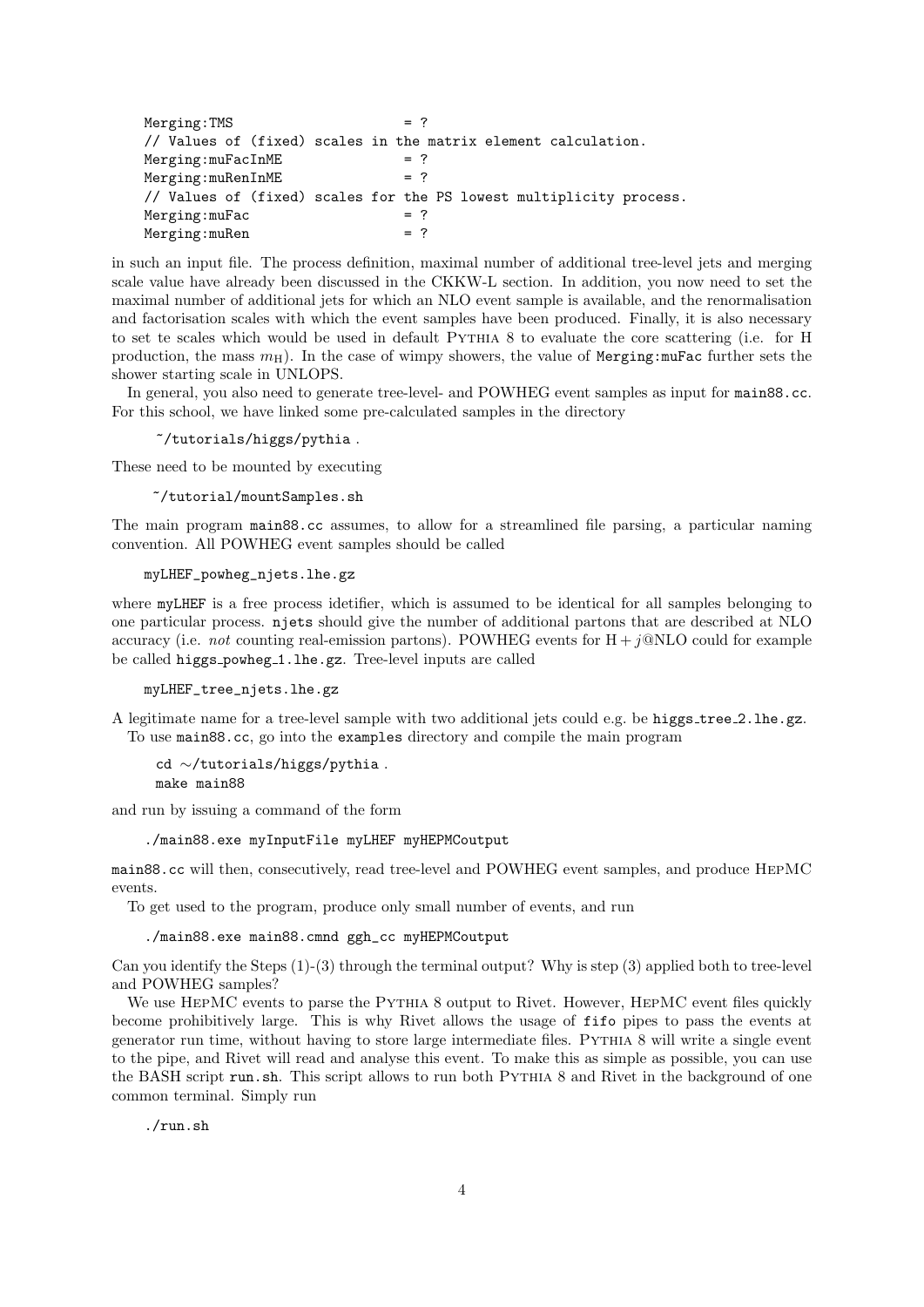main88.cc needs to be compiled before running the script. You will have to change the name of the log-files and of the aida output files in the script, and change the settings file main88.cmnd if you want to generate histograms with different settings.

#### **3.2.2 Soft-physics uncertainties with PYTHIA 8**

In this part, we will try to illustrate the impact of soft physics modelling on Higgs + jets observables. For this we will investigate the impact of changing a few parameters in Pythia.

The soft-phyics models in General Purpose event generators are very complex, and it is of course not possible to perform a systematic uncertainty of soft physics modelling in the course of a tutorial. Nevertheless, it seems reasonable to show-case some effects.

We will continue using main88.cc as before. Now we will try to look into soft physics modelling. Start by running with and without multiparton interactions (MPI). The necessary input is PartonLevel:MPI, which takes can take values on or off. For which observables does MPI matter most?

MPI are modelled as additional (QCD)  $2 \rightarrow 2$  scatterings. One of the main parameters govering the MPI activity is the  $\alpha_s^{\text{MPI}}$  value associated to such splittings. Vary  $\alpha_s^{\text{MPI}}$  by 5% around its default value (given by MultipartonInteractions:alphaSvalue = 0.135). For later comparisons, call the results mpilow.aida, mpicentral.aida and mpihigh.aida.

In which corners of phase space do you see the largest dependence?

Another source of non-perturbative modelling is primordial transverse momentum: At the interface between pertubative radiation and hadronisation, incoming partons are not exactly aligned with the proton momentum. Rather, they have some transverse momentum. Event generators include thsi intrinsic transverse momentum spectrum as modelling parameters. Try to find out where primordial kT makes most difference by varying by 50% around the default value (BeamRemnants:primordialKThard = 2.0). For later comparisons, call the results pktlow.aida, pktcentral.aida and pkthigh.aida.

Finally, compare the UNLOPS results to the results of the other Event Generators. This is most conveniently done if you display the variations as an uncertainty band, using the plotit.sh script described above. The Pythia results by themselves can be plotted using

```
cd ~/tutorials/higgs/
./plotit.sh -o MyPythiaPlots py pympi pyktp
```
Don't hesitate to contact us [2] if you have further questions.

### **3.3 Sherpa**

To assess the Monte-Carlo uncertainty in Sherpa, we will produce events with the S-MC@NLO technique, and with ME+PS merging at NLO (MEPS@NLO). This is an extension of the leading order CKKW merging method[3]. The NLO merged simulation contains up to 2 jets computed with hard matrix elements, where the 0 and 1 jet process have NLO accuracy and the second jet is simulated at LO. We will vary renormalization and factorization scales as well as the merging scale.

Change to the tutorial directory tutorials/higgs/sherpa. In the first run, Sherpa will generate process-specific source code necessary for the computation of the tree-level matrix elements and for the NLO subtraction terms (Note that this is different from what you have experienced during the previous tutorial, because we are using a different matrix element generator). To create the process libraries execute the following commands

```
/opt/SHERPA/bin/Sherpa
./makelibs
```
The individual cross sections have been pre-computed and the results are stored in the tarred file Res.tar.gz. Untar the file to get the results file Results.db with

tar xzf Res.tar.gz

You can launch Sherpa and it will start generating events immediately:

/opt/SHERPA/bin/Sherpa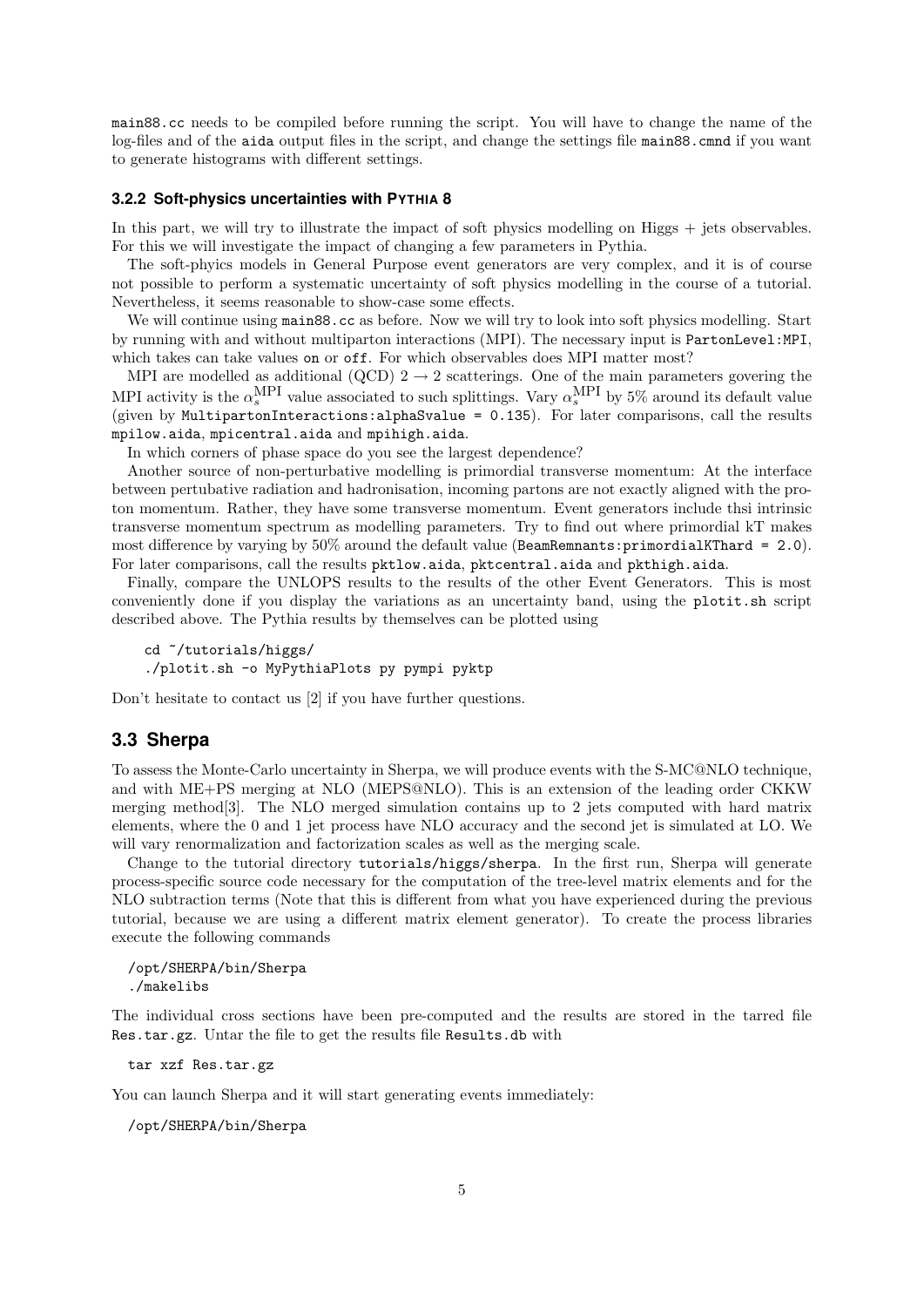While Sherpa runs and generates events, have a look at the runcard. The most important part is the (processes) section:

```
(processes){
 Process 93 93 -> 25 93{NJET};
 Order_EW 1; CKKW sqr(QCUT/E_CMS);
 NLO_QCD_Mode MC@NLO {LJET};
 Loop_Generator Internal;
 End process;
}(processes);
```
Note that we produce a stable Higgs boson with up to two additional "jets". This is because the tag NJET is defined as NJET:=2 in the (run) section. Such a tag can be used anywhere in the runcard, and its definition can also be changed on the command line.

Another tag is LJET, which is defined as LJET:=1,2. When it is used in the line

NLO\_QCD\_Mode MC@NLO {LJET};

it steers the implementation of NLO corrections to the hard processes. All processes with final state multiplicity 1 and 2 are then computed at NLO accuracy using the S-MC@NLO method[4].

All other options in the (processes) section are known from yesterday's tutorial.

The (run) section contains several more settings, which are new.

- We use an effective operator approach to implement the Higgs-Gluon couplings using MODEL SM+EHC.
- The Higgs boson mass is set to 125 GeV.
- We allow variation of factorization, renormalization (and resummation, although we will not look at this today) scales using the SCALES parameter.
- The merging scale can be varied using the QCUT tag.

### **3.3.1 Scale uncertainties with Sherpa**

The last 2 points of the previous section deserve some more attention. Look at the precise specification of the scale:

```
# tags and settings for scale variations
SP_NLOCT 1; FSF:=1.0; RSF:=1.0; QSF:=1.0;
SCALES STRICT_METS{FSF*MU_F2}{RSF*MU_R2}{QSF*MU_Q2};
```
Firstly, the scale is defined using the ME+PS merging algorithm. This is indicated by the STRICT\_METS setting (METS stands for Matrix Elements plus Truncated Showers). Secondly, the three components of the scale definition, factorization, renormalization and resummation scale, which are indicated by MU F2, MU R2 and MU Q2, respectively, can be varied independently using the tags FSF, RSF and QSF.

Note that all scales in Sherpa have dimension  $GeV^2$ , hence setting  $FSF:=4$ , for example, means increasing the factorization scale by a factor two.

The merging scale is set by 'CKKW sqr(QCUT/E\_CMS)'. The E\_CMS tag refers to the centre of mass energy of the event, and QCUT is the scale you can vary. It is set to 30 GeV to start with, and we will consider varying it by a factor of 2.

Now it is your turn! Generate the following event files:

- The central prediction, defined by the settings in the runcard.
- Simultaneous variations of the renormalization and factorization scale in the range  $1/2 \ldots 2$ .
- Variations of the merging scale in the range  $15...60$ .